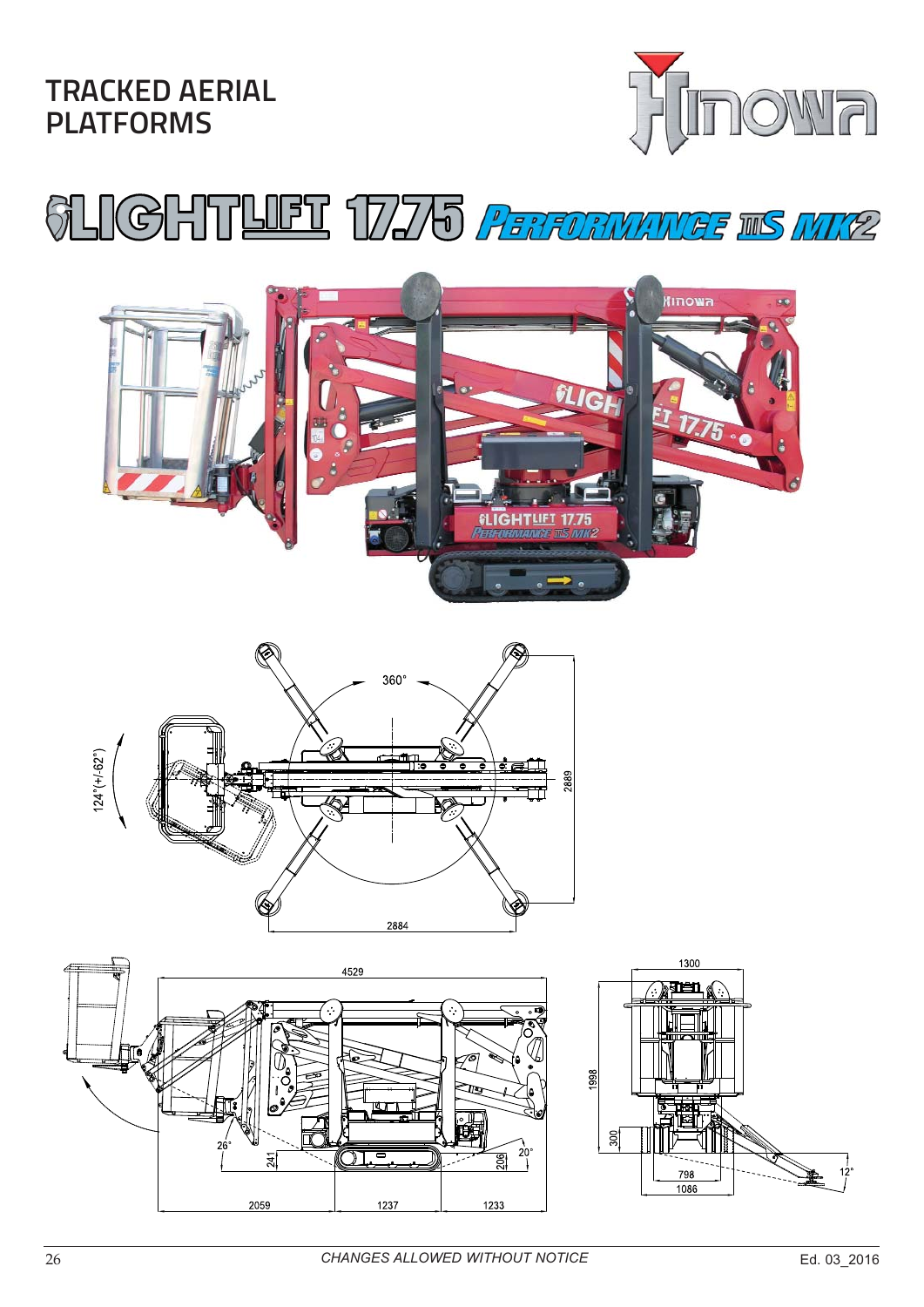

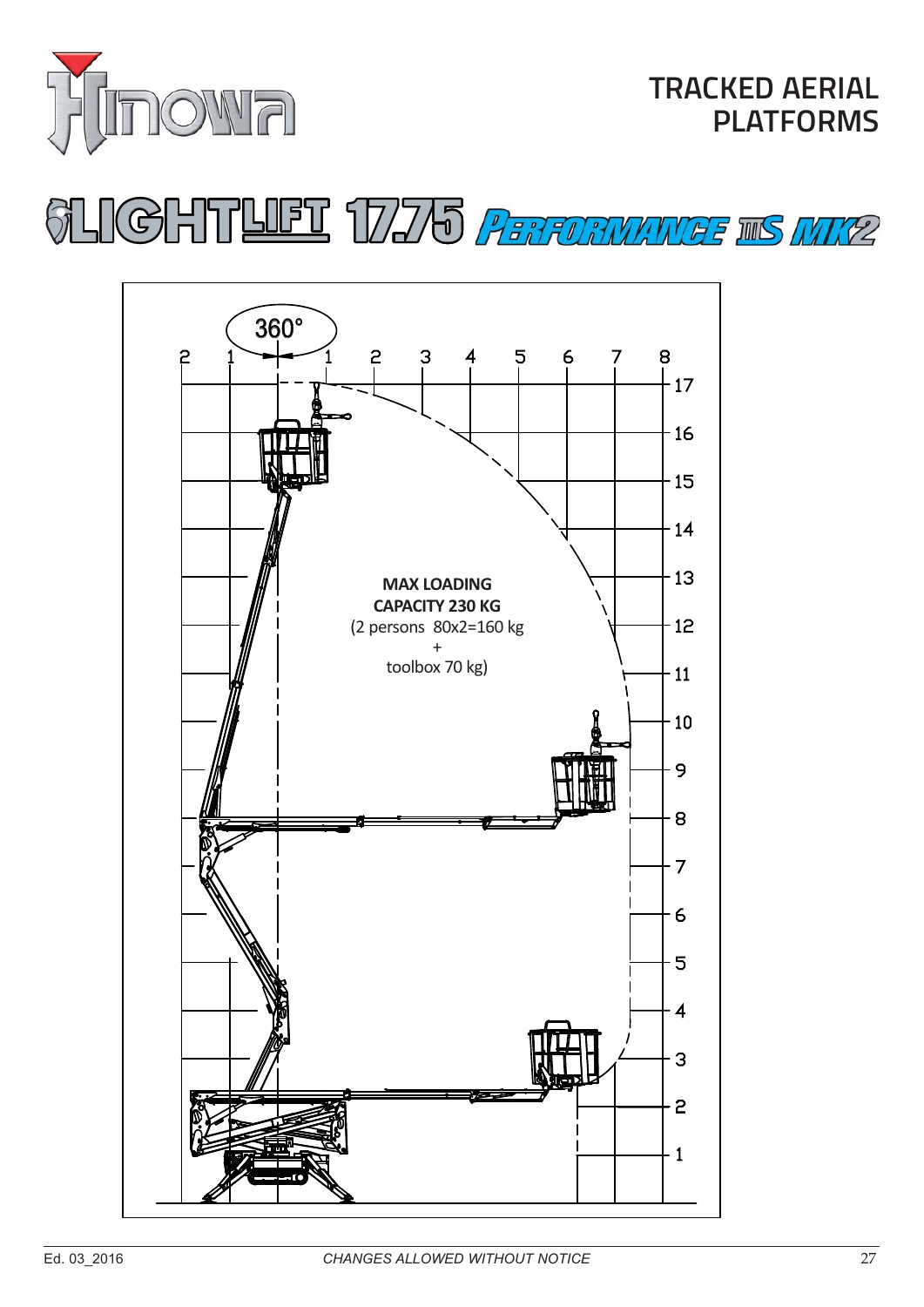## **TRACKED AERIAL PLATFORMS**



# **SLIGHTLIFT 1775 PERFORMANCE IS MIKE**

#### **PETROL ENGINE**

#### **DIESEL ENGINE**

#### **ELECTRIC MOTOR**

| Standard |                       |  |
|----------|-----------------------|--|
| Optional | 110V / 50 Hz - 2.2 kW |  |

#### **HYDRAULIC PUMPS**

#### **TRACKED UNDERCARRIAGE**